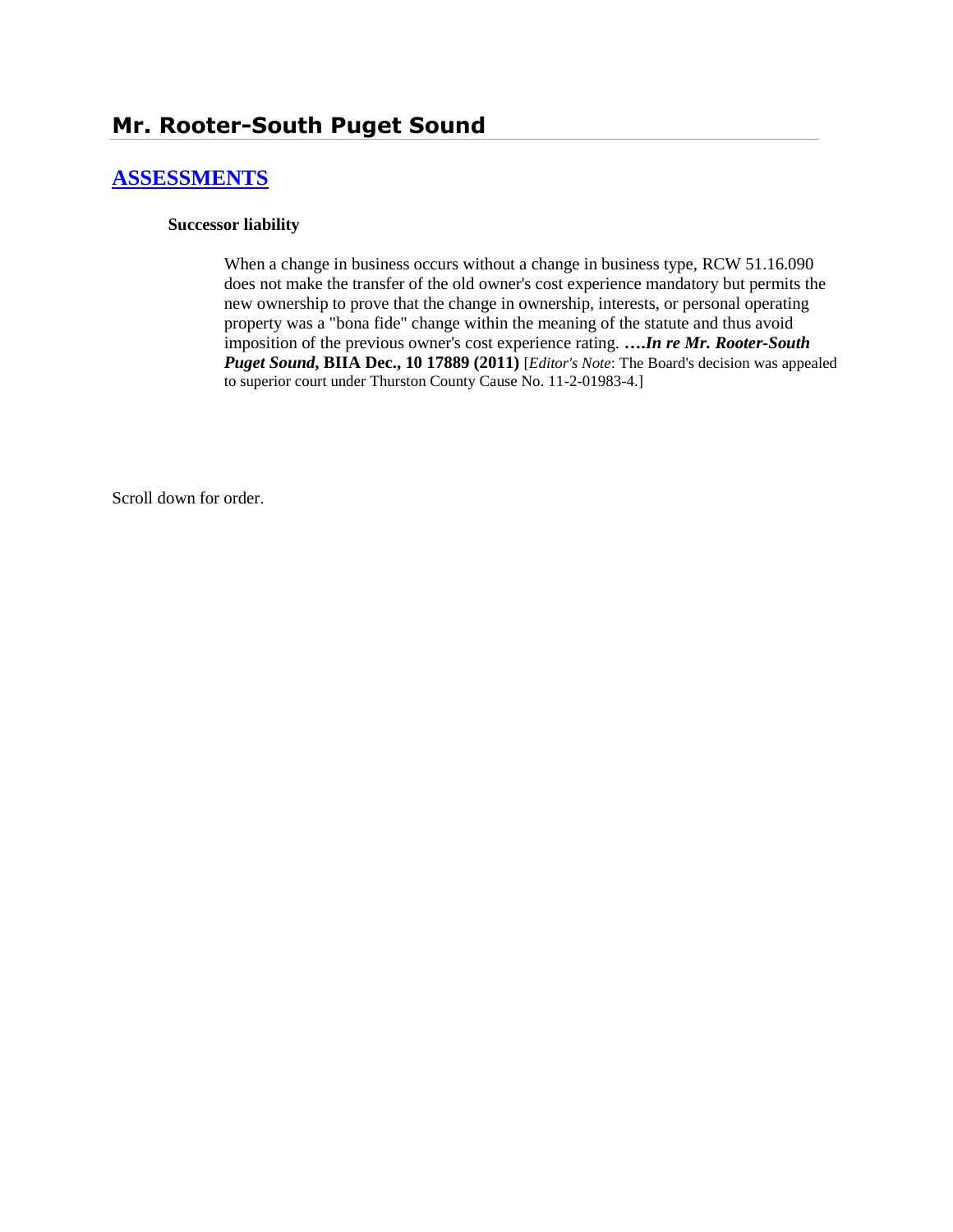# **BEFORE THE BOARD OF INDUSTRIAL INSURANCE APPEALS STATE OF WASHINGTON**

**) )**

**)**

2 **IN RE: MR. ROOTER-SOUTH PUGET SOUND**

**DOCKET NO. 10 17889**

## **FIRM NO. 135,635-00 ) DECISION AND ORDER**

APPEARANCES:

1

3

4

5 6

7

8 9

10

15

Mr. Rooter-South Puget Sound, by Andrews Law Office, PLLC, per Karol Whealdon-Andrews

Department of Labor and Industries, by The Office of the Attorney General, per James S. Johnson, Assistant

11 12 13 14 The firm, Mr. Rooter-South Puget Sound, filed an appeal with the Board of Industrial Insurance Appeals on August 18, 2010, from an order of the Department of Labor and Industries dated June 23, 2010. In this order, the Department affirmed the experience rate levels assigned for the firm for 2010. The Department order is **REVERSED AND REMANDED**.

## **DECISION**

16 17 18 19 As provided by RCW 51.52.104 and RCW 51.52.106, this matter is before the Board for review and decision. The employer filed a timely Petition for Review of a Proposed Decision and Order issued on May 12, 2011, in which the industrial appeals judge affirmed the Department order dated June 23, 2010.

20 21 The Board has reviewed the evidentiary rulings in the record of proceedings and finds that no prejudicial error was committed. The rulings are affirmed.

22 23 24 25 26 27 28 29 30 We have granted review because we conclude that when a change in ownership of an existing business occurs without a change in business type, RCW 51.16.090 permits the Department to carry over a high experience factor of a company to the new owner of the company unless the new owner can prove that the change was a "bona fide" change within the meaning of that statute. We find that the change in ownership of the Mr. Rooter-South Puget Sound franchise and company was such a bona fide change. We conclude that the that new ownership of the company is entitled to have its 2010 experience factor calculated based on the neutral (1.00) experience factor for 2007, the year the change in ownership occurred, subject to subsequent adjustments to that factor that would be applicable in the years since then.

31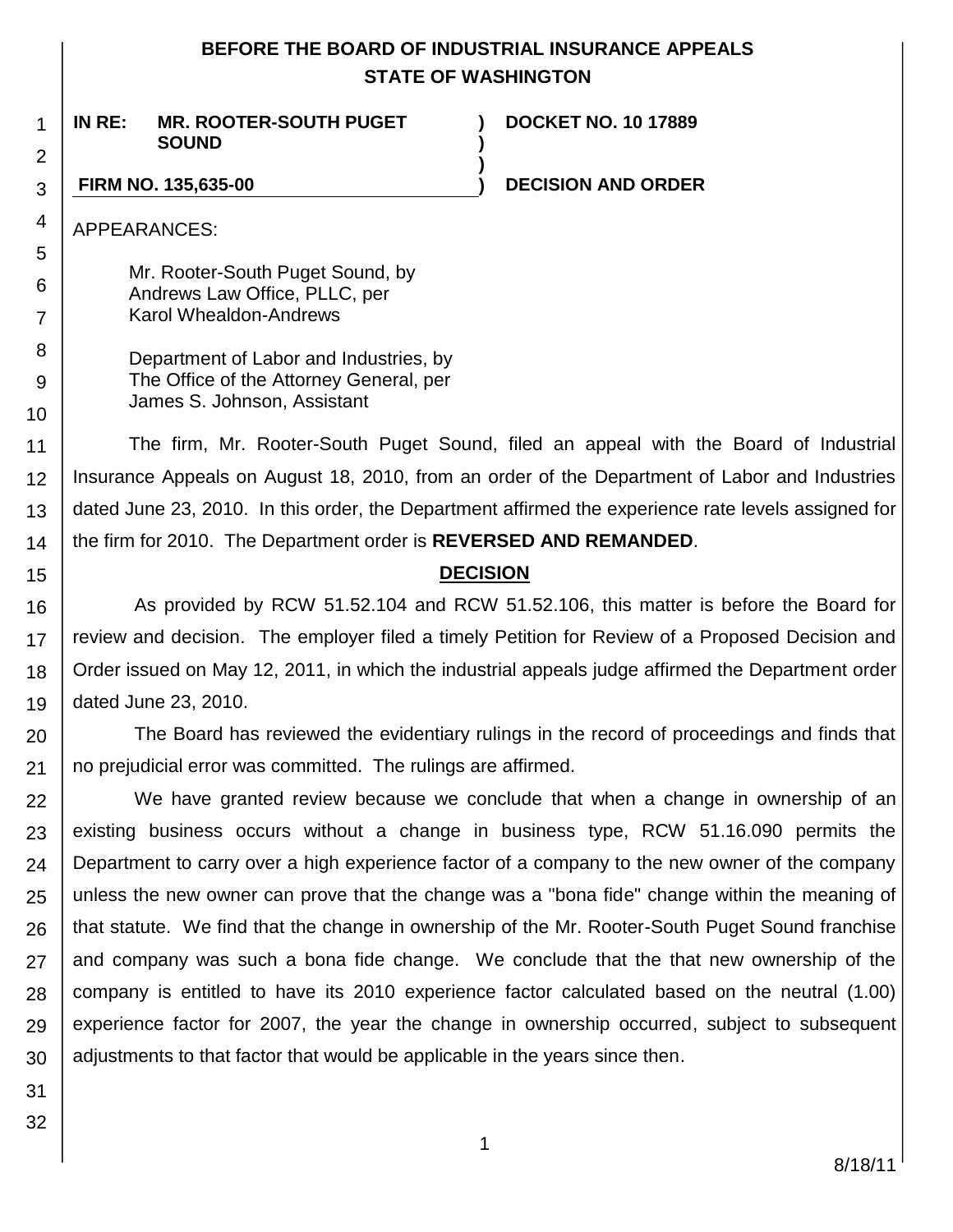#### Evidence Presented

3 4 5 6 7 8 9 10 11 12 13 14 Mr. Rooter-South Puget Sound is a franchise of the national Mr. Rooter Company, which does plumbing and sewage-line work. Until April 2007 the South Puget Sound franchise was held by Paul Livesey Enterprises. On April 24, 2007, the owner and Michael Min, doing business as A II KK Inc., signed an "Asset Purchase Agreement" (Exhibit No. 1) in which all assets, inventory and property of the company were sold to Mr. Min's company. (A II KK is also referred to as A2K2 in the record.) Mr. Min had owned other businesses, but never a plumbing company. The franchise itself could not be conveyed in that manner, so Livesey canceled the area franchise agreement, and A II KK applied for and was awarded the now-vacant South Puget Sound franchise by Mr. Rooter. The lease of the business premises was transferred to Mr. Min. The employees were told that they must reapply to work for A II KK. They did and were hired, although none of them remained much longer with the company. The purchase agreement took effect on April 30, 2007. Mr. Livesey retained no further interest or connection with the business after that date.

15 16 17 18 There is no information in the record regarding Mr. Rooter's safety practices prior to the sale. We infer from the claims history found in Exhibit No. 2, that they were not effective. In the four years before the sale, seven claims for industrial injuries at Mr. Rooter were allowed, at least two of which were long-term claims and expensive. The last of these claims did not close until early 2011.

19 20 21 22 23 Mr. Min testified that he took safety seriously when he took over the business. He attended a "Mr. Rooter" training course at the company's national office, which included safety topics. When he returned, he instituted weekly safety meetings and required at least two workers to be available to lift heavy objects. In the three years since the sale, there have been three claims for injuries, all of which have closed quickly.

24 25 26 27 28 29 30 31 Khanh Tran, the Department account manager testified that had A II KK started an entirely new business, its experience factor would have been 1.00 in both 2007 and 2008 because it would not have been in business long enough for cost experience to be calculated. However, because A II KK purchased the business from Livesey, Ms. Tran transferred the Livesey experience factor based on worker hours and claims to A II KK. This resulted in the franchise receiving an experience factor of 1.09 in both 2007 and 2008. Due to the presence of six claims with injury dates prior to April 30, 2007, two of which Ms. Tran characterized as "major," Mr. Rooter's experience factor ballooned to 1.71 for 2010. It was this increase that led to A II KK's appeal.

32

1

2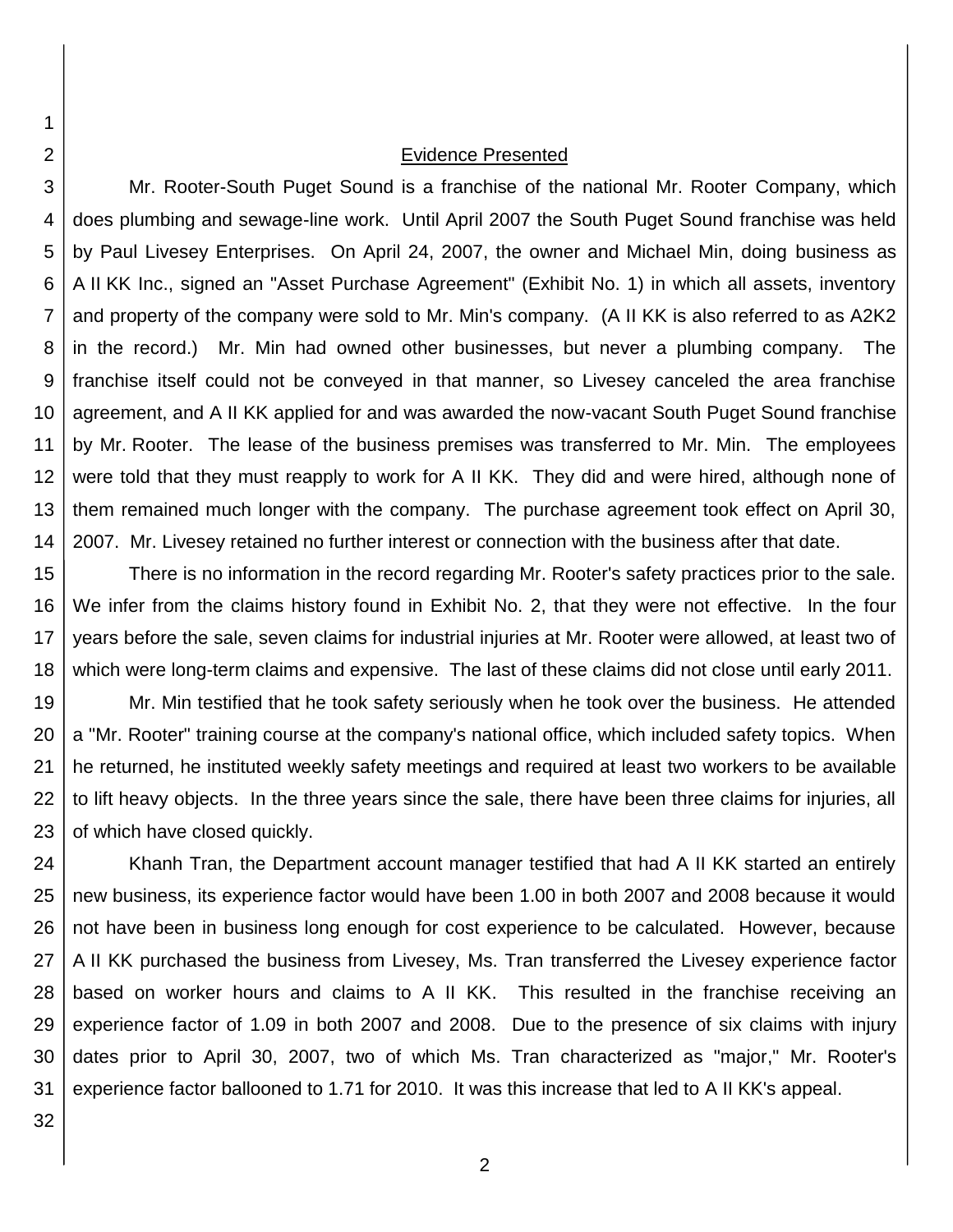| 1              |                                                                                                                                                         |  |  |
|----------------|---------------------------------------------------------------------------------------------------------------------------------------------------------|--|--|
| 2              | <b>Experience Rating and the Sale of a Business</b>                                                                                                     |  |  |
| 3              | The multiple policies behind the Department's assessments of premiums are found in                                                                      |  |  |
| 4              | RCW 51.16.035, which states in part:                                                                                                                    |  |  |
| 5              | (1) The department shall classify all occupations or industries in                                                                                      |  |  |
| 6              | accordance with their degree of hazard and fix therefor basic rates of<br>premium which shall be:                                                       |  |  |
| $\overline{7}$ | (a) The lowest necessary to maintain actuarial solvency of the                                                                                          |  |  |
| 8              | accident and medical aid funds in accordance with recognized insurance<br>principles; and                                                               |  |  |
| 9              | (b) Designed to attempt to limit fluctuations in premium rates.                                                                                         |  |  |
| 10             | (2) The department shall formulate and adopt rules governing the method                                                                                 |  |  |
| 11             | of premium calculation and collection and providing for a rating system                                                                                 |  |  |
| 12             | consistent with recognized principles of workers' compensation insurance<br>which shall be designed to stimulate and encourage accident prevention      |  |  |
| 13             | and to facilitate collection. The department may annually, or at such other                                                                             |  |  |
| 14             | times as it deems necessary to achieve the objectives under this section,<br>readjust rates in accordance with the rating system to become effective on |  |  |
| 15             | such dates as the department may designate.                                                                                                             |  |  |
| 16             | As part of the formula for assessing premiums to all state fund employers individually, the                                                             |  |  |
| 17             | Department calculates an experience factor that is recalculated each year in accordance with                                                            |  |  |
| 18             | RCW 51.16.035(2). A base rate for each job classification is calculated and then is multiplied by                                                       |  |  |
| 19             | the experience factor of the employer to determine the total premiums owed. WAC 296-17-850 and                                                          |  |  |
| 20             | WAC 296-17-855. For new employers, who have no cost experience, the experience factor is 1.00,                                                          |  |  |
| 21             | which is arithmetically neutral (Base rate $X$ 1.00 = Base rate). If an employer has an unusually                                                       |  |  |
| 22             | large number of claims or its claims are expensive, the experience factor will increase (although the                                                   |  |  |
| 23             | percentage of that increase can be limited; see WAC 296-17-865). If an employer has no claims, or                                                       |  |  |
| 24             | only a few minor claims, the experience factor can decrease. Thus the 2010 experience factor of                                                         |  |  |
| 25             | 1.71 assigned to A II KK means that its premiums are 71 percent higher than those of an identical                                                       |  |  |
| 26             | employer with the same job classifications whose experience factor is 1.00. Similarly, an employer                                                      |  |  |
| 27             | with an experience rating of 0.90 will pay only 90 percent of the premium amounts of an identical                                                       |  |  |
| 28             | employer with a 1.00 experience factor. Thus, the inclusion of an experience factor into industrial                                                     |  |  |
| 29             | insurance premium rate calculations is an efficient tool to promote both actuarial solvency of the                                                      |  |  |
| 30             | Medical Aid and Accident Funds, and the stimulation and encouragement of accident prevention,                                                           |  |  |
| 31             | which are policy goals found in RCW 51.16.035.                                                                                                          |  |  |
| 32             |                                                                                                                                                         |  |  |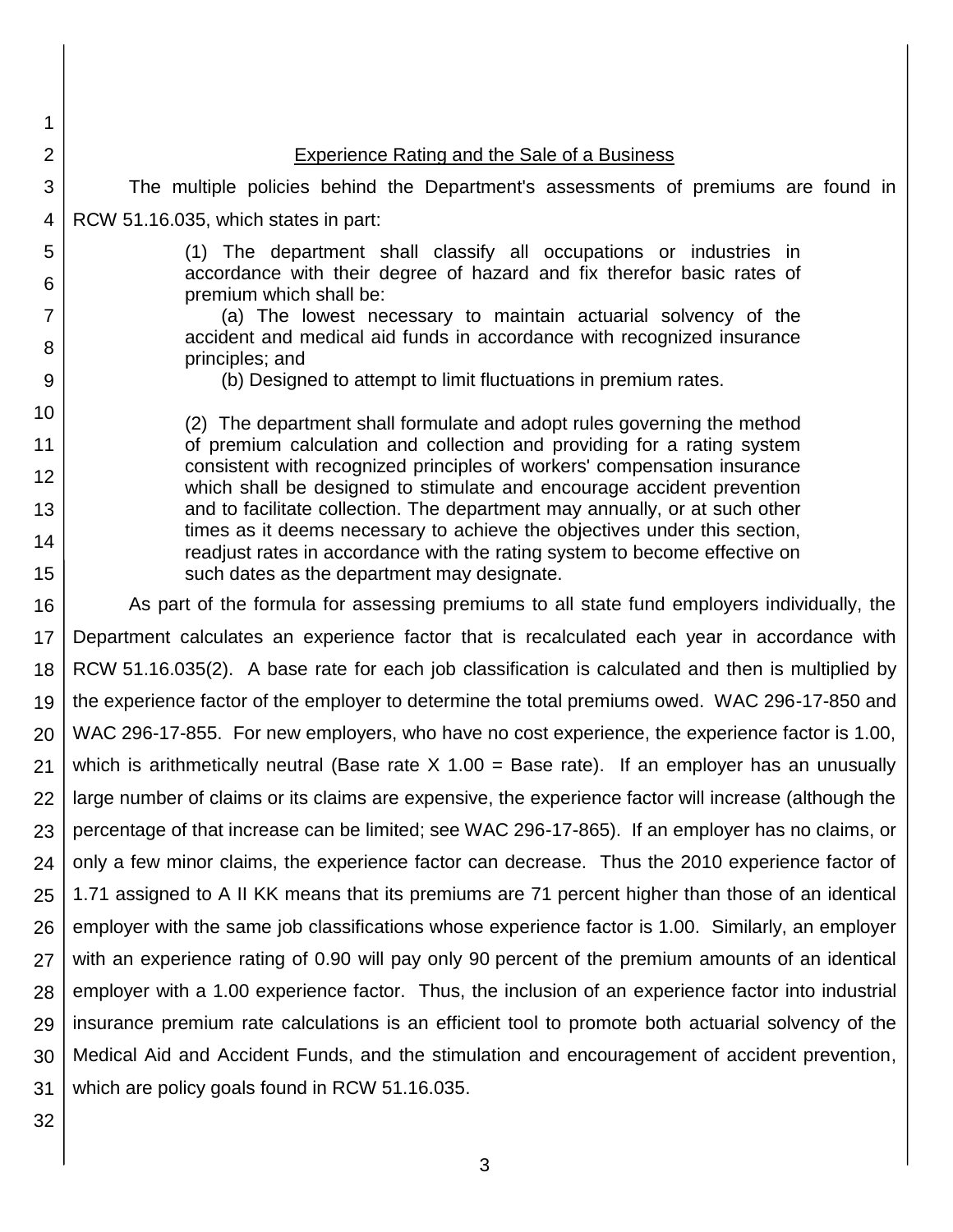1 2 3 4 5 6 7 8 At the same time, it is advantageous to an employer's bottom line to possess as low an experience factor as possible. It is clear that the Legislature intends this process to be an incentive to employers to strive for workplace safety as a means to obtain the financial advantage of a low experience factor. Unfortunately, there are always individuals and companies that attempt to evade a high experience factor in ways other than promoting workplace safety. One of the more common means of doing this is to change ownership, legal structure, operating property, or interests in the company in an attempt to "reset" a high experience factor to the neutral 1.00 factor provided to new employers.

9 10 11 12 13 RCW 51.16.090 empowers the Director of the Department to prevent this type of evasion from happening. That statute permits the Director to determine if changes in an employer's ownership, assets, business, and so forth, represent bona fide changes, that is, changes that were not made wholly or in part for the purpose of lowering the cost experience (experience factor) of the business entity in question. That statute reads:

14 15 16 17 18 19 20 21 22 23 24 To the end that no employer shall evade the burdens imposed by an unfavorable or high cost experience, the director may determine whether or not an increase, decrease, or change (1) of operating property; (2) of interest in operating property; (3) of employer; (4) of personnel or interest in employer is sufficient to show a bona fide change which would make inoperative any high cost experience: PROVIDED, That where an employer is now or has prior to January 1, 1958, been covered under the provisions of this title for a period of at least two years and subsequent thereto the legal structure of the employer changes by way of incorporation, disincorporation, merger, consolidation, transfer of stock ownership, or by any other means, such person or entity as legally reconstituted shall be entitled to a continuation of the experience rating which existed prior to such change in the employer's legal structure unless there has been such a substantial change as provided in subdivisions (1), (2), (3) or (4) of this section as would warrant making inoperative any high cost experience.

25 26 27 28 This statute was in existence in 1971 when the Legislature, through the enactment of RCW 51.16.035, delegated authority to the Department to create and administer the rating system that currently exists today. To this end the Department promulgated rules, currently found in WAC 296-17-873, and so forth. WAC 296-17-873 states:

29 30 31 32 WAC 296-17-87301 through 296-17-87306 shall be used to determine the assignment of past loss experience associated with a change in business ownership for experience rating purposes. It is the intent of these rules that every firm (business) shall be responsible for its past experience irrespective of ownership as long as the firm (business) continues to conduct operations which are subject to Washington Workers'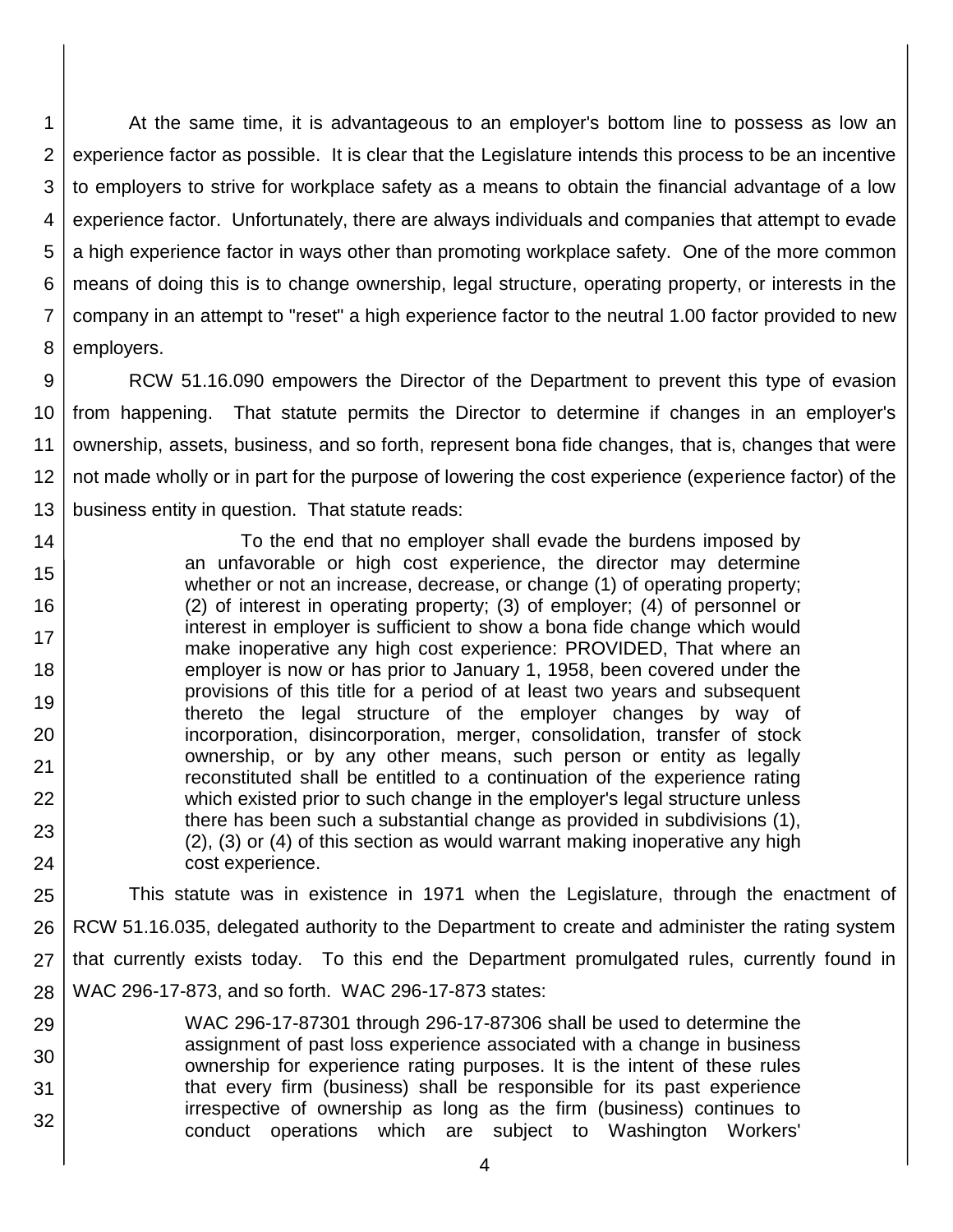Compensation Act. When a business or portion of a business is sold, the new owner or owners of such business or portion thereof shall also take over the past loss experience associated with the business unless another treatment is specified in these rules.

1

2

3

31

32

4 5 6 7 8 9 10 11 The regulations cited within WAC 296-17-873 make it clear that in almost all instances not involving a change in the nature of the business, the Department will pass on the cost experience, and therefore the experience factor, to the new owner of that business. Ms. Tran stated that it was "rare" that such a transfer of experience to a new owner would not occur. We note, however, that the legislation that created RCW 51.16.035 (Laws of 1971, Ex. Sess. ch. 289, § 16) did not amend RCW 51.16.090; nor has the latter statute been amended subsequently. The regulations promulgated by the Department cannot conflict with RCW 51.16.090 or any other statute. We disagree with the firm's contention that such a conflict exists.

12 13 14 15 16 17 18 19 20 21 22 23 24 25 26 The regulations created by the Department can be read consistently with RCW 51.16.090. That statute does not make the transfer of the old owner's cost experience mandatory, it permits the new ownership to prove that the change in ownership, interest, operating property, and so forth, was a "bona fide" change within the meaning of the statute. In enacting the regulations in question the Department merely created a presumption that a change in the operating property, interest in operating property, employer, or personnel or interest in an employer is **not** "bona fide" within the meaning of RCW 51.16.090. The regulations cannot and do not prevent the new owner from proving that the changes in question were bona fide within the meaning of RCW 51.31.095. That statute does not define the term "bona fide," but from the context of the statute we conclude that it means: a change that is not in any way for the purpose of evading unfavorable or high cost experience. The burden is on the successor–in-interest or new owner (in this case A II KK ) to prove that its acquisition of the assets of the business as well as the local "Mr. Rooter" franchise is "bona fide," such that the business would have been entitled to the 1.00 experience factor of a new business in its first year of operation as well as calculation of its yearly experience factor thereafter based on its own experience and not that of the predecessor ownership.

27 28 29 30 We have interpreted the language of RCW 51.16.090 on two occasions: *In re I-Do-It Lawn Sprinklers, Inc.*, Dckt. Nos. 92 4750, 93 1113 & 93 1809 (November 10, 1993); and *In re Chehalis Well Drilling, LLC*, Dckt. No. 09 14702 (July 1, 2010), neither of which we have denominated as Significant Decisions. We stated in *I-Do-It Lawn Sprinklers, Inc.*, at p. 3:

> This provision clearly restricts itself to instances where the employer is attempting to evade a high cost experience by changing ownership or changing the structure of the employer. The initial phrase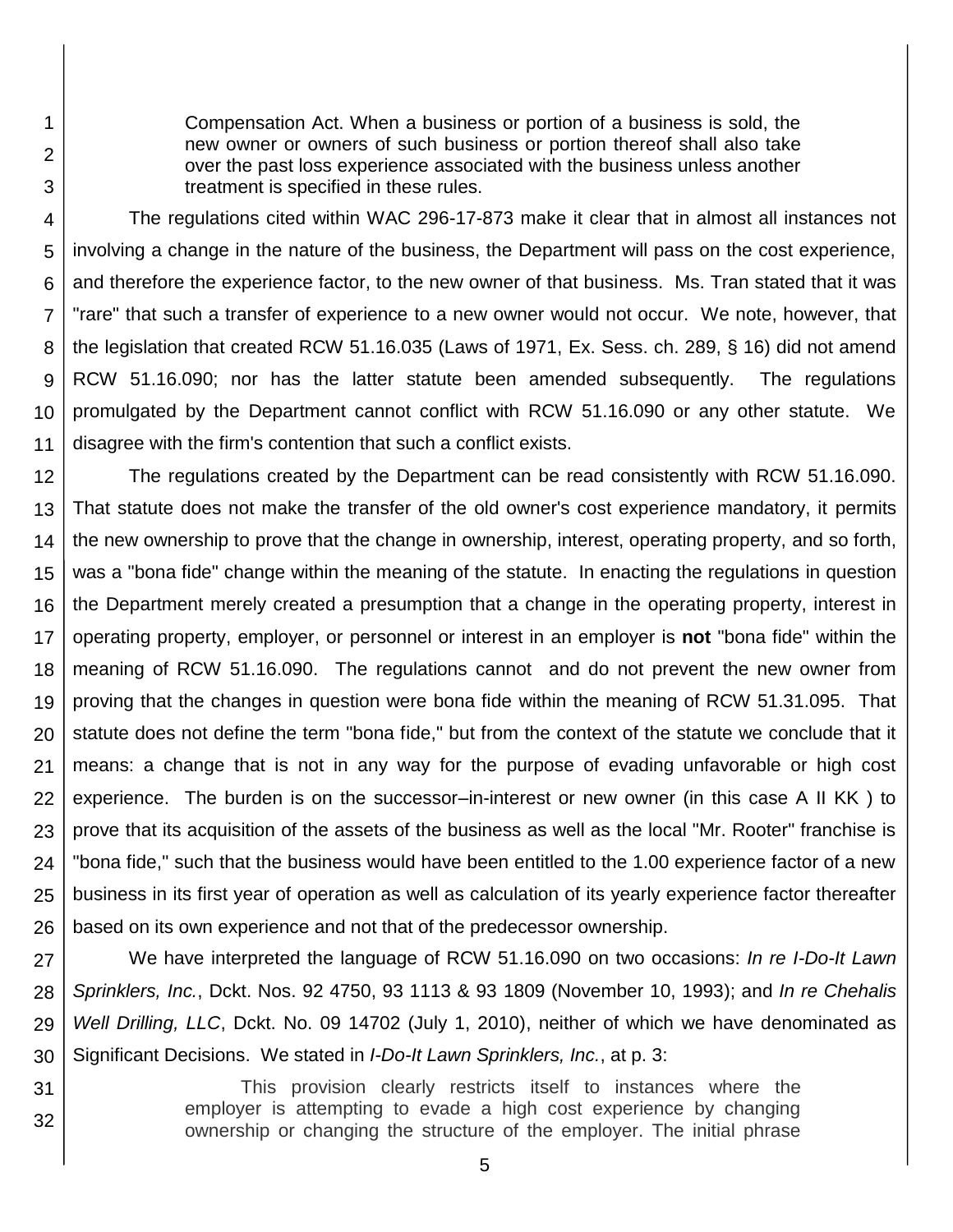clearly sets forth the purpose of the statute--"to the end that no employer shall evade the burdens imposed by an unfavorable or high cost experience . . .". The proviso goes on to indicate that unless such a substantial change has occurred that reflects a bona fide change, the employer shall continue the experience rating which existed prior to the change. The proviso cannot be taken out of the context of the whole statute. **The proviso itself ends with a reference to changes in the employer's legal structure as would warrant making inoperative any high cost experience. We conclude that the plain reading of the statute is that an employer with a high cost experience who undergoes a corporate change such as a merger or transfer of stock ownership shall maintain that high cost experience unless they can establish a substantial bona fide change of operating property, or change of interest in operating property, or change of employer, or of personnel or interest in employer.** (Emphasis ours.)

In *Chehalis Well Drilling*, a failing drilling company was essentially absorbed by another more successful drilling company with no change in the type of business or the general classification of the business. Similarly in Mr. Rooter's case, the change in ownership did not result in a change in the nature or classification of the business. We found that the agreement between the former and current owners had created a bona fide change in that company's operating structure with the result that the former owner's high cost experience was rendered inoperative and not applicable to the new ownership. We held that the Department's application of WAC 296-17-873, and more specifically, WAC 296-17-87304, was inconsistent with the controlling statute, RCW 51.16.090.

In the Proposed Decision and Order the industrial appeals judge erroneously cites the holding in *I-Do-It Lawn Sprinklers* as authority for determining that the new owner, A II KK, Inc. must maintain the seller's cost experience. The industrial appeals judge noted that the regulations had changed during the period between the decisions in *I-Do-It Lawn Sprinklers* and *Chehalis Well Drilling*, and used this as a basis for distinguishing between the two Board decisions. That analysis is incorrect. Our holding in *Chehalis Well Drilling* was based on our interpretation of the language of RCW 51.16.090 and **not** on the regulatory language that was the basis of our holding in *I-Do-It Lawn Sprinklers*. Our two decisions are consistent in their reading of that statute.

32 The important factual distinction between the situations in *I-Do-It Lawn Sprinklers* and *Chehalis Well Drilling*, and the facts that give the appearance of a difference in the holdings of those cases, is that in the former case the new employer was seeking to have the Department transfer its predecessor's **low** experience factor to it instead of establishing a new (neutral) factor, while in the latter situation (similar to Mr. Rooter's situation in this appeal) the employer was seeking to begin business with the neutral experience factor rather than the very **high** experience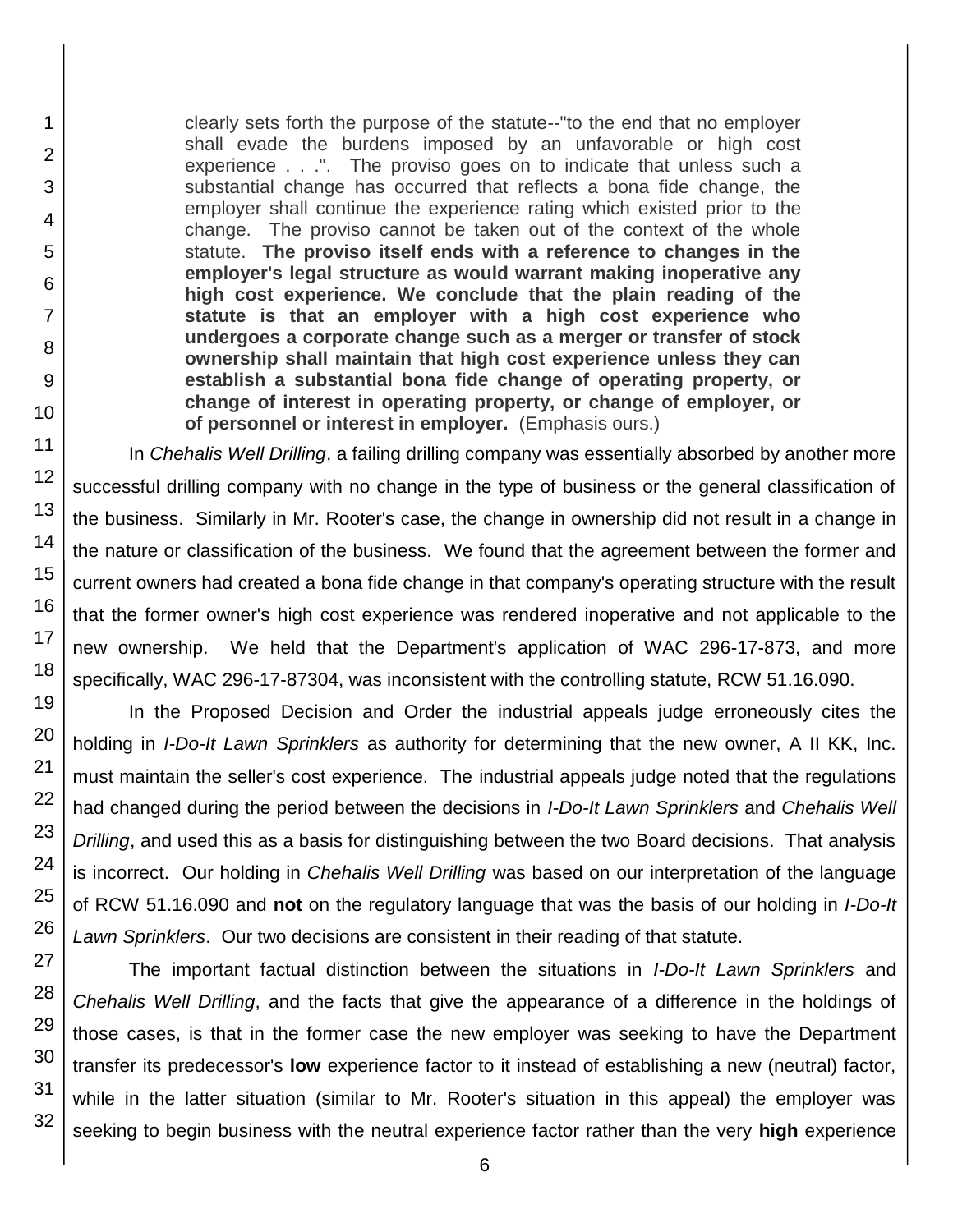1 2 3 4 5 factor its predecessor had earned. In *I-Do-It Lawn Sprinklers*, we discussed both of the scenarios described above. The holding in the case currently before us is that stated in the emphasized portion of the quotation on page 6 of this decision. We recognize that in *I-Do-It Lawn Sprinklers* that language was *dictum* because the fact pattern it discussed was not before us in that appeal. Nonetheless, the reasoning was sound and we adopt it in this case.

6 7 8 9 10 11 12 13 14 15 16 17 18 The next step in our analysis is to determine whether the change in ownership of Mr. Rooter to A II KK, Inc. represented a "bona fide" change within the meaning of RCW 51.16.090. In *Chehalis Well Drilling*, we found the change was bona fide because the former business's assets were liquidated by the new ownership; the former owner relinquished all authority over the business; and the business practices of the new ownership were substantially different and designed to improve the cost experience of the firm. In this case, the former owner did not retain any financial interest or authority over the business. The old owner had to cancel the franchise agreement and could not designate its successor, so there was no guarantee in advance that the franchise would pass to the new owner. The new owner had to apply for the Mr. Rooter franchise on its own. Additionally, the business practices of the new owner were materially different and designed to improve worker safety and thereby the cost experience of the firm. The success of these practices is illustrated in the improvement in the claim history of the firm as shown in Exhibit No. 2.

19 20 21 22 23 24 25 We find that A II KK, Inc. has met its burden of proving that its purchase of the assets of the company and its pursuit and acceptance of the vacated Mr. Rooter franchise were "bona fide" within the meaning of RCW 51.16.090. The new owner is entitled to have its experience factor for 2010 calculated based on a neutral (1.00) experience factor beginning in 2007, plus whatever subsequent adjustments to that factor are applicable in the years since then. We reverse the Department's June 23, 2010 order, and remand the matter to the Department to recalculate the 2010 rates assigned to the firm consistent with this Decision and Order.

### **FINDINGS OF FACT**

1. On June 23, 2010, the Department of Labor and Industries issued an order in which it affirmed the rate levels assigned for 2010 for Mr. Rooter-South Puget Sound. On August 18, 2010, the firm filed a Notice of Appeal of the June 23, 2010 Department order. On October 11, 2010, the Board of Industrial Insurance Appeals granted the appeal under Docket No. 10 17889, and agreed to hear the appeal.

26

27

28

29

30

31

- 2. On April 20, 2007, Livesey Enterprises, Inc., sold Mr. Rooter-South Puget Sound, a franchise operation providing plumbing and drain cleaning services, to A II KK, Inc., owned by Michael Min. The terms of
	- 7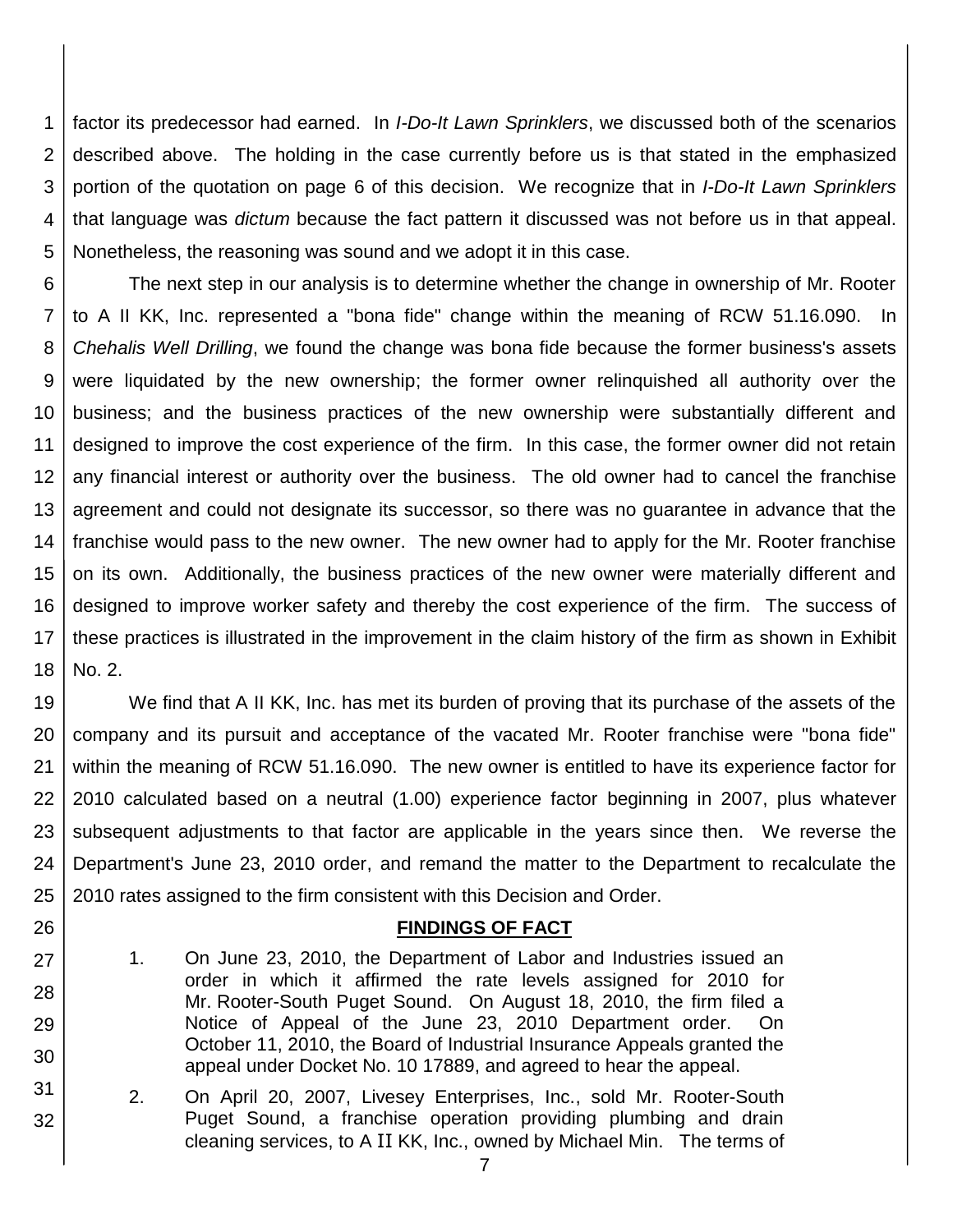the parties' "Asset Purchase Agreement" became effective on April 30, 2007. As of that date, ownership of all assets, inventory, and property were transferred to A II KK, Inc. Livesey Enterprises, Inc., retained no ownership interest or control over any aspect of the business.

3. The April 30, 2007 transfer of the business did not include the Mr. Rooter franchise itself. Livesey Enterprises did not have the power to transfer the franchise to A II KK, Inc., or anyone. A KK II Inc., had to apply for the franchise. It was successful in its bid for the newly vacated franchise.

1

2

3

4

5

6

7

8

9

10

11

12

13

14

15

16

17 18

19

20

21 22

23

24

25

26

27

28

29

30

31

32

- 4. After the sale on April 30, 2007, AII KK, Inc., continued to operate Mr. Rooter-South Puget Sound and perform the same services as provided by the firm when owned by Livesey Enterprises, Inc. The job classifications of Mr. Rooter-South Puget Sound did not change in any way due to the change in ownership of the assets of the business and the holder of the franchise license.
- 5. Between January 2003 and April 30 2007, workers employed by Mr. Rooter-South Puget Sound filed seven industrial insurance claims of which two were high cost claims. These claims increased the firm's experience factor year after year to the point that for calendar year 2010, the Department calculated the firm's experience factor at 1.71. The Department did not adjust or modify its calculation of the Mr. Rooter-South Puget Sound experience factor after April 30, 2007, to reflect the change in ownership or the franchise operation.
- 6. After April 30, 2007, A II KK, Inc., instituted new practices for its employees including new safety practices. Since April 30, 2007, only three minor claims have been filed for industrial insurance benefits by Mr. Rooter–South Puget Sound workers.
- 7. For 2010, the experience factor for A II KK, Inc, as the owner of Mr. Rooter–South Puget Sound would have been lower than what the Department calculated when it included the cost experience for the period under the ownership of Livesey Enterprises, Inc.
- 8. The 2007 transfer of ownership of the assets, inventory, and property of Mr. Rooter-South Puget Sound, as well as the change in the franchise license from Livesey Enterprises, Inc., to A II KK, Inc., was not done in whole or in part for the purpose of enabling the business to evade unfavorably high cost experience resulting from poor past business practices and claims history.

# **CONCLUSIONS OF LAW**

- 1. The Board of Industrial Insurance Appeals has jurisdiction over the parties to and the subject matter of this appeal.
- 2. The transfers of ownership, assets, and the franchise license of Mr. Rooter-South Puget Sound from Livesey Enterprises, Inc. to A II KK, Inc., represent "bona fide" changes within the meaning of RCW 51.16.090.